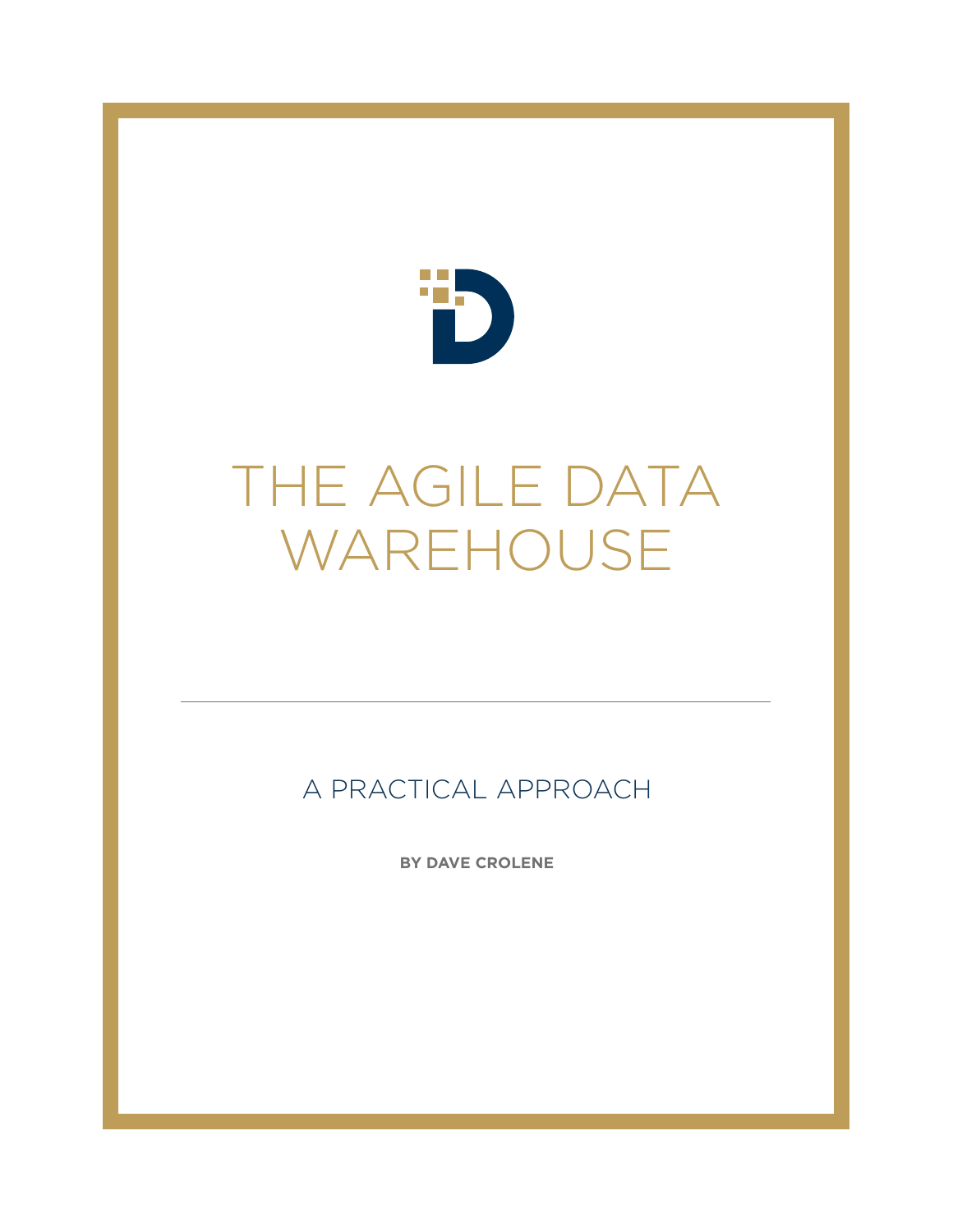### PROJECT METHODOLOGY

The "Waterfall" project methodology has been in broad use since the mid-1950s. To this day, Waterfall is still considered effective for a wide variety of project types. However, for large, complex, looselydefined projects, the sequential and isolated aspects of the approach have proven challenging.

In the late 1990s, Agile emerged as an alternative and has been on the rise ever since. A recent

survey has shown that Agile is the new normal in industry with two thirds of respondents indicating that they are either pure agile or leaning towards agile. Despite this shift, both approaches are still widely leveraged and remain viable. For many years, development teams would use Waterfall or Agile, with little crossover between the two. However, this inflexibility has increasingly come into question when tackling the depth and breadth of data warehouse development projects. Many are now recognizing a more practical approach that embraces flexibility. From that, a fresh set of best practices have emerged for using Agile during data warehouse projects.

### BENEFITS ABOUND

The touted benefits of Agile (and Scrum - the most commonly leveraged Agile methodology) are numerous and include increased user involvement, quality, predictability, and flexibility. Although the primary benefit of Agile improves *effectiveness* (i.e., delivering the highest business value first), a team that gels into a cadence can indeed yield significant **efficiency** gains, increasing team velocity.

Practical experience has shown a few, not so obvious, critical benefits from Agile:

- Provides business value by delivering what end users ultimately need and can actually use
- Identifies critical architectural challenges sooner, providing enough time to properly address them
- Focuses on incremental delivery to establish trust early, within the development team and with partners in the business

This all sounds great, but one might ask, "How well does this work?" Agile thought leader, Scott Ambler, has tracked perceptions of Agile over many years. His recent survey shows that with everything else constant, Agile-based methodologies yield a greater than 15% improvement in project successes. If one were to consider the financial and opportunity cost impact this represents, it is truly impressive.

#### **No wonder many organizations have adopted Agile.**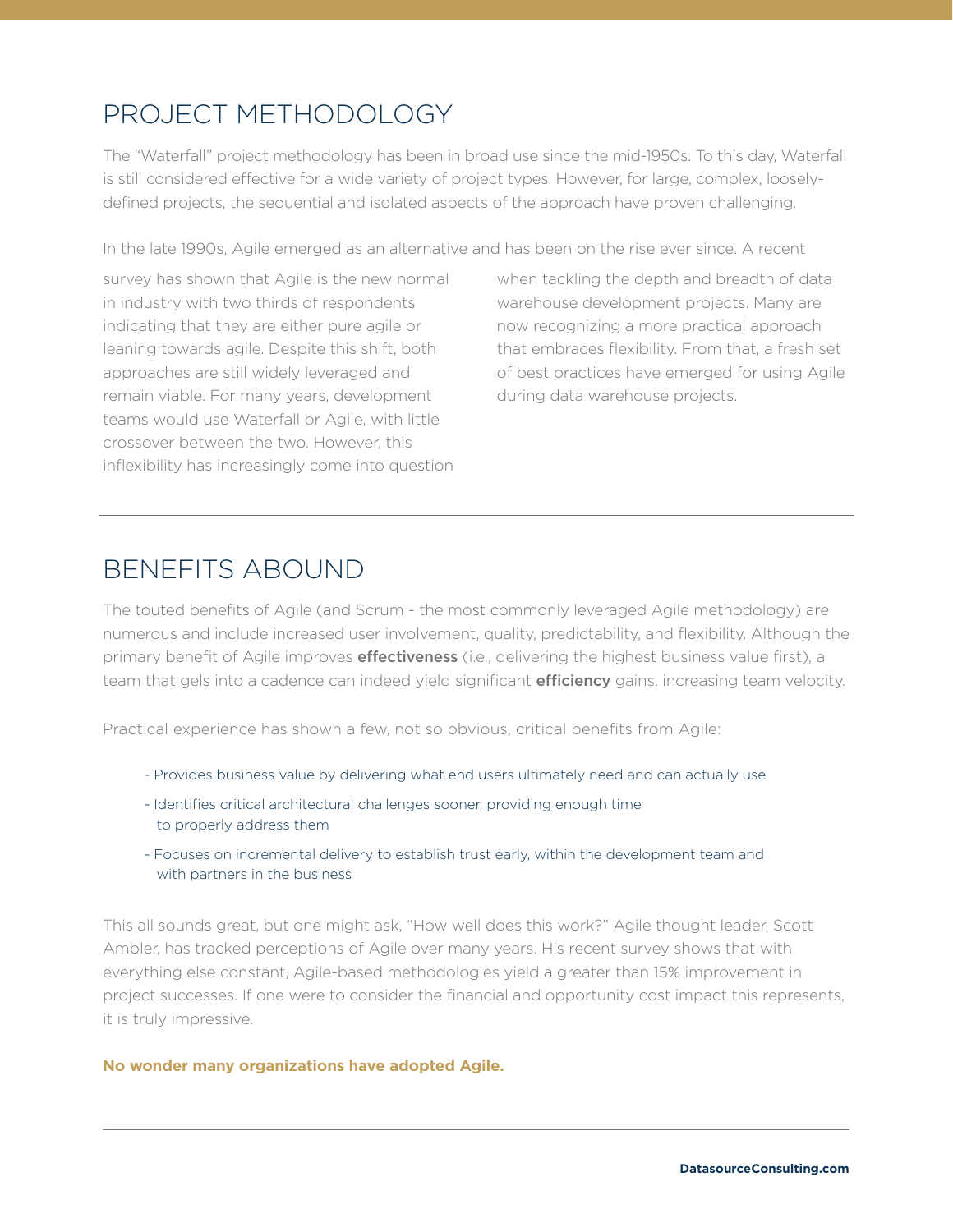### CHALLENGES BECOME OPPORTUNITIES

Despite the significant and widely accepted benefits, many IT professionals still have questions about the challenges of using Agile for data warehouse projects. In general, Agile is intended to increase overall effectiveness, rather than increase efficiency. This is a significant consideration in the world of data warehousing.

Data warehouse projects are large, multi-month or even multi-year, projects. They can involve multiple architecture components and stakeholder groups with varying criticality, quality, delivery, and security requirements. Requirements are often loosely defined, and users often don't know what they do need until you show them what they don't need.

However, many teams find they can achieve an ideal state when they implement best practices to address some of the most common challenges of using Agile for data warehousing.



#### **DURABLE DATA MODEL**

A driver of long-term data warehouse program success (which includes supportability) requires architecting a durable data model to accommodate the non-obvious overlap of multiple subject areas. For example, zip code may consist of a 5-digit format (e.g., 92024) for a sales view. However, a zip code may also consist of the original five digits plan an addition four digits (e.g., 92024-5667) for a marketing view. The more precise location information yields additional demographic detail to meet a marketing department's needs.

To accomplish this, a broad investigation is required to understand how the business elements within an organization interact across subject areas. Conceptual modeling and business process modeling ensure that such a broad view occurs. Modeling takes time and is often conducted in a relatively unstructured manner. The effort is also subject to key business user and subject matter expert availability. Therefore, an accommodating, yet visible, approach to project execution is key during this effort.

### 2

#### **BUSINESS MEETS DATA**

A durable solution is designed around how the business operates and takes into account both the potential sources of data and how the two will meet. This top-down and bottom-up understanding necessitates a deliberate and unstructured analysis of both the data sources and a clear business understanding.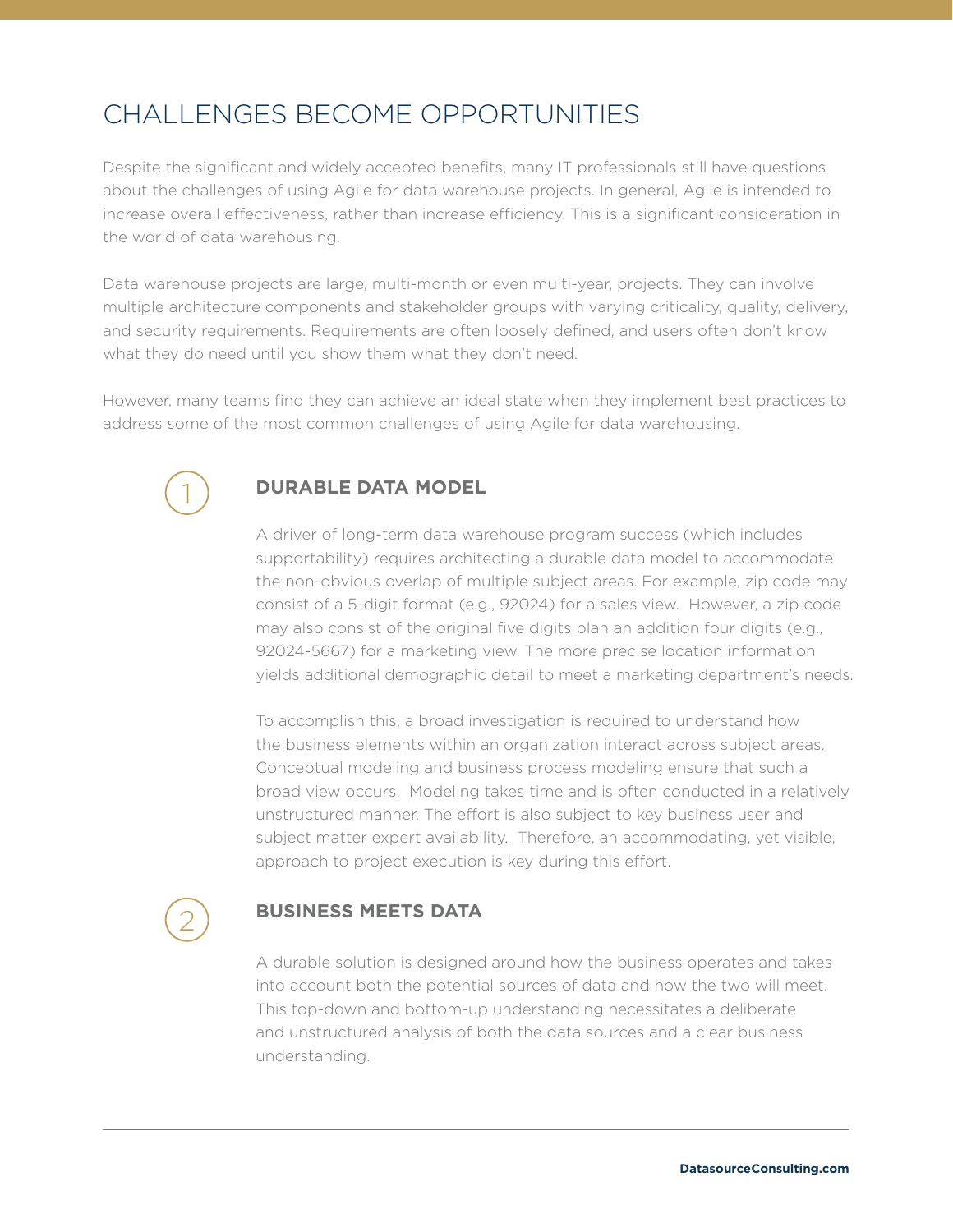Once the information is collected, data modeling begins. Data modeling is an art. Time pressure can damage the process. It is critical to build a plan that allows the appropriate duration and flexibility for this task. This effort can be broken into smaller tasks that can be loosely tied to business value. But, it is often the most difficult part of the project to manage in an agile fashion.

### 3

#### **MULTIFACETED OWNERSHIP**

For a data warehouse, product ownership is exceptionally complex; multiple significant stakeholders with varying and even opposing objectives must often be considered. Finding a product owner for a data warehouse is challenging because of the competing perspectives on how best to leverage data. This often leads to up-front challenges defining the release plan and adapting it to changing business needs and evolving analytic appetites.

For this reason, identifying the product owner and allowing them sufficient ramp-up time to take true ownership is often a lengthy process which can impact the early stages of a project. The team may need to be patient during the first several weeks of the project and may not have a neatly organized and prioritized backlog out of the gate.

### 4

#### **COMPLEX RELEASE PLANNING**

A carefully orchestrated release plan that accounts for data dependencies, relative work effort, and relative business value of each business element is essential for a data warehouse. Atop this complexity, one must also layer the political pressures driven by multifaceted ownership as described previously.



**This requires out-of-the-box thinking about how to break up the work into logical releases.** If one is working in an agile world, this necessitates careful mapping of a release plan to sprints and/or Epics.

Since many of the business value features may not yet be well understood, connecting the dots may take some creative license, and the team must remain flexible to make significant adjustments to the backlog early in the project.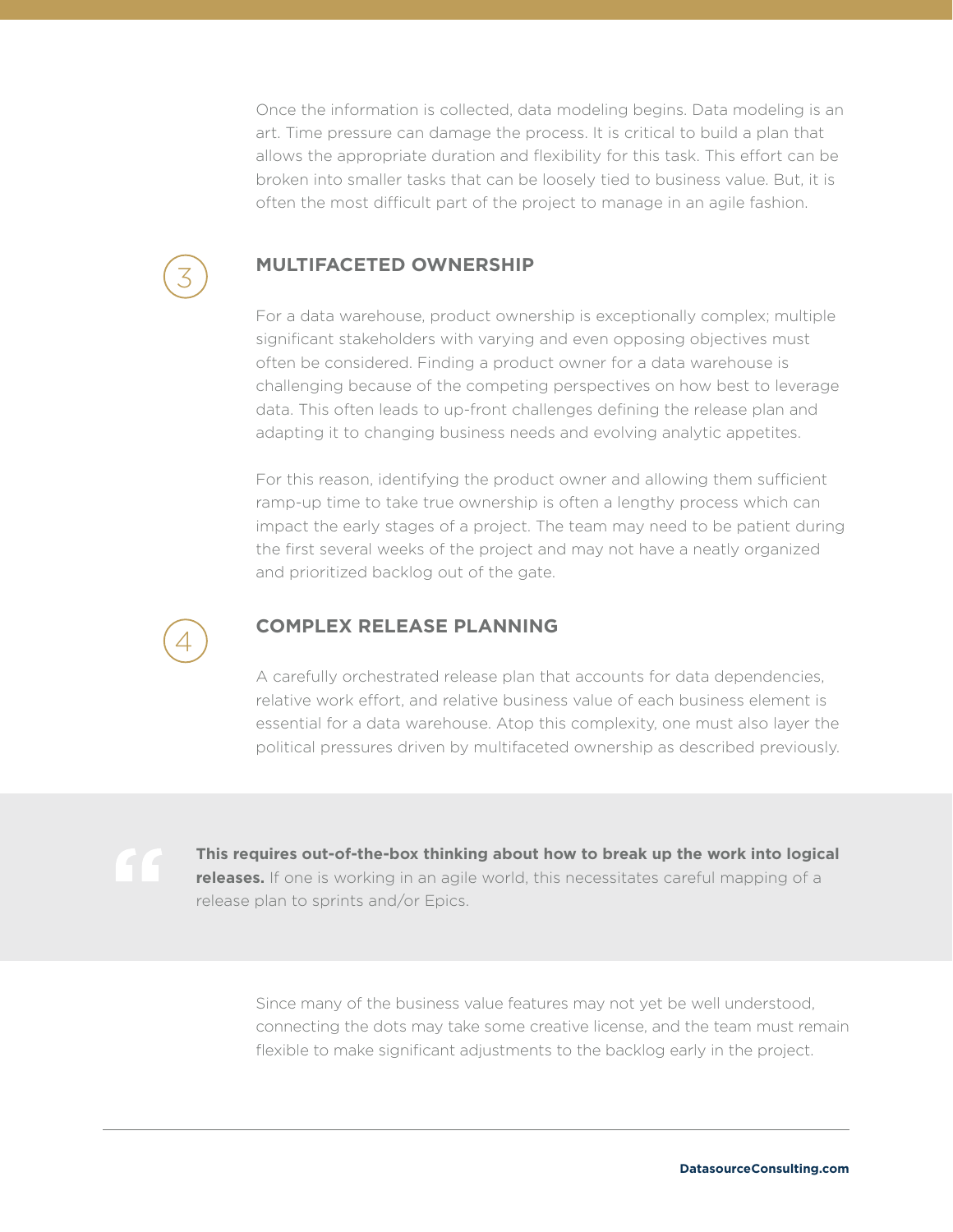

#### **TESTING COMPLEXITY**

Testing a data warehouse poses some unique challenges. Not only does the subsystem (e.g., a data mart) need to operate correctly, but there is a high level of interoperability between subsystems. Changes in one area often impact other areas.

To effectively manage this, the test strategy and plan must iteratively build upon itself. This can make sprint-based testing tricky, since changes due to one sprint may impact previously deployed code. However, that concern is eased with a test strategy and plan that leverage repeatable testing (scripted and automated where possible) and are developed with this complexity in mind.

In addition to developing best practices, it has become increasingly clear that a pure-play approach leveraging either Waterfall or Agile is not usually ideal for data warehouse projects. A more tailored approach, grounded in Agile but also leverages the benefits of Waterfall yields the best results.

#### Practical Adjustments Enhance Success

Best practices for data warehousing development leverage the tenets of the traditional Agile methodology, while making practical adjustments. This unlocks effectiveness, while enhancing the efficiencies of this approach.

1

#### **GO OLD SCHOOL; ADD A PROJECT MANAGER**

All of the points highlighted in the previous section underscore the need for a strategic thinking project manager who can also serve as the Scrum Master. Resistance to this idea is likely based in historical perspective. As Agile evolved as a new approach, part of the appeal to technical team members was that project managers were replaced with Scrum Masters.

This was based on the frustration many developers had felt with project managers when using a waterfall approach, where their process was often seen as being unnecessarily hindered by that role.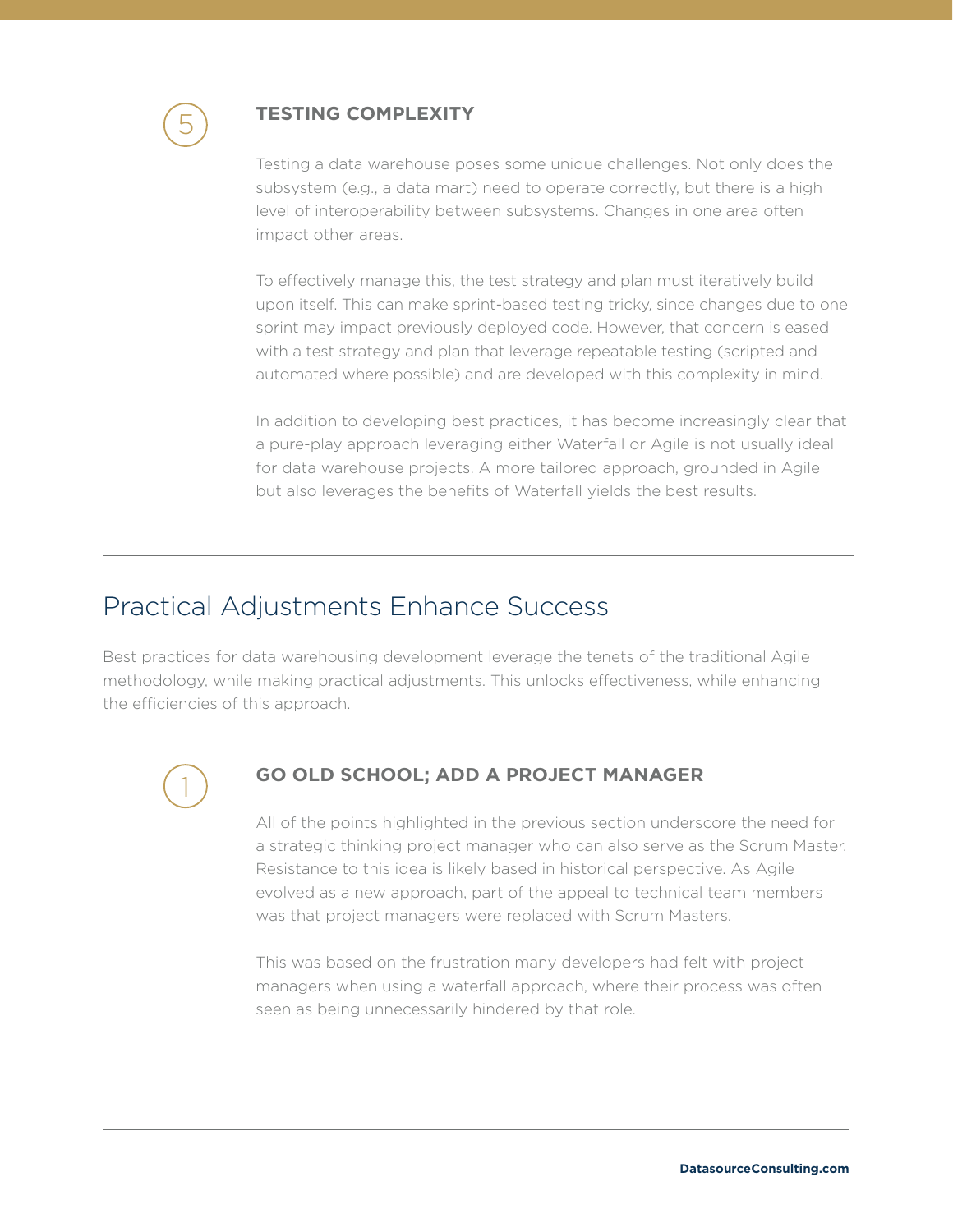The level of technical, logical, and political complexity involved in a data warehouse project goes far beyond other project types. Today, it is important to recognize that an experienced, well-trained, project manager can be a tremendous asset to an Agile team working on a data warehouse project. The project manager takes a leadership role on some of the challenges that come with a broader initiative of this size, including: progress, identifying inefficiencies, and forecasting challenges.

- Providing the full-time focus required to manage the complex release planning process which requires inputs from various business constituents, IT organizations, and funding agents
- Ensuring that data modeling embraces the enterprise not just the subject area that makes the most noise
- Addressing and escalating, when necessary, the political blockers that frequently occur with data warehousing
- Tracking and mitigating a complex set of risks
- Coordinating an often politically charged user acceptance testing (UAT) process
- Facilitating collaboration between a broad group of project participants such as: user groups, security, database administration, network operations, application administration, and other technical stakeholders who are not part of the immediate project team



#### **LEVERAGE FIVE KEY NON-NEGOTIABLES**

There are five key Agile capabilities that benefit any project, including a data warehouse. Always be certain your best practices include:

**Measurability:** Make sure you can accurately measure both the amount of work remaining and completed. Velocity is a common term used to measure the pace of completed work. This is a powerful tool for tracking progress, identifying inefficiencies, and forecasting challenges.

**Daily Standups:** Meeting daily is critical to keep communication flowing. The key here is to ensure meetings are brief and focused.

**Transparency of assigned tasks:** When everyone on the team knows what everyone else is working on, it is much easier to share ideas and swarm issues as they arise.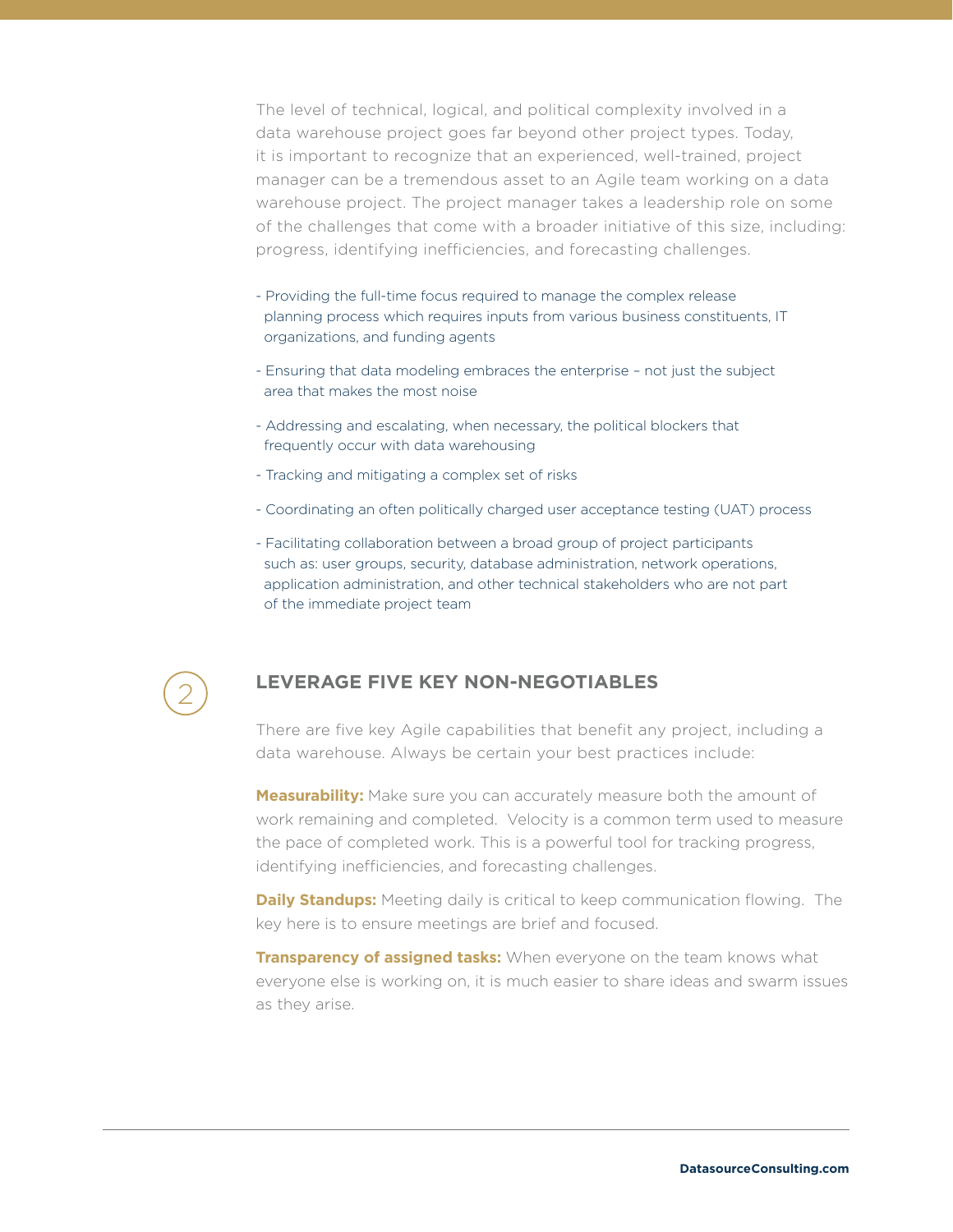**Time-boxed work/sprints:** Identifying a specific timeframe (e.g., 3 weeks) during which to focus the team on a specific set of tasks increases urgency and limits the unnecessary eleventh-hour pushes common in large projects.

**Iterative Releases:** Iterative releases and demos ensure user input, highlight architectural issues sooner, and help garner user buy-in earlier in the process, which can help significantly when trying to clear hurdles.

### 3

#### **DO YOUR HOMEWORK**

Because a data warehouse solution spans multiple subject areas, it is important to spend the time up front to look across subject areas and fully understand the connection points. This will help prevent the common trap of producing a "point solution" that doesn't necessarily fit into the larger objectives of the data warehouse.

This upfront analysis and architectural work can sometimes be folded into an "Iteration 0," but is often significant enough to break out on its own. Regardless of how one choses to classify it, this "homework" is critical. It is important to resist the natural pressure to start developing before the team has the broader picture in focus.

### 4

5

#### **SPRINT WHEN YOU'RE READY**

A team may experience internal or external resistance as it embarks on an increasing agile approach. This often arises if any of the team has had a prior negative experience with Agile or simply is skeptical of the process. To counteract resistance, consider phasing in Agile concepts / Scrum techniques over time. Show the team the benefits, and then expand.

For example, start by scheduling a daily stand-up meeting. Then, invite the business to the table. Then break the project into multiple time-boxed iterations (sprints). Then, add in velocity tracking.

#### **ENGAGE YOUR BUSINESS USERS**

Engaging business users is critical for data warehouse projects, regardless of the methodology used. But with Agile, you have a tool. If you are going to stand on a box and shout, this is the one thing you can shout about. Business users should be available to provide input and feedback into the work in progress.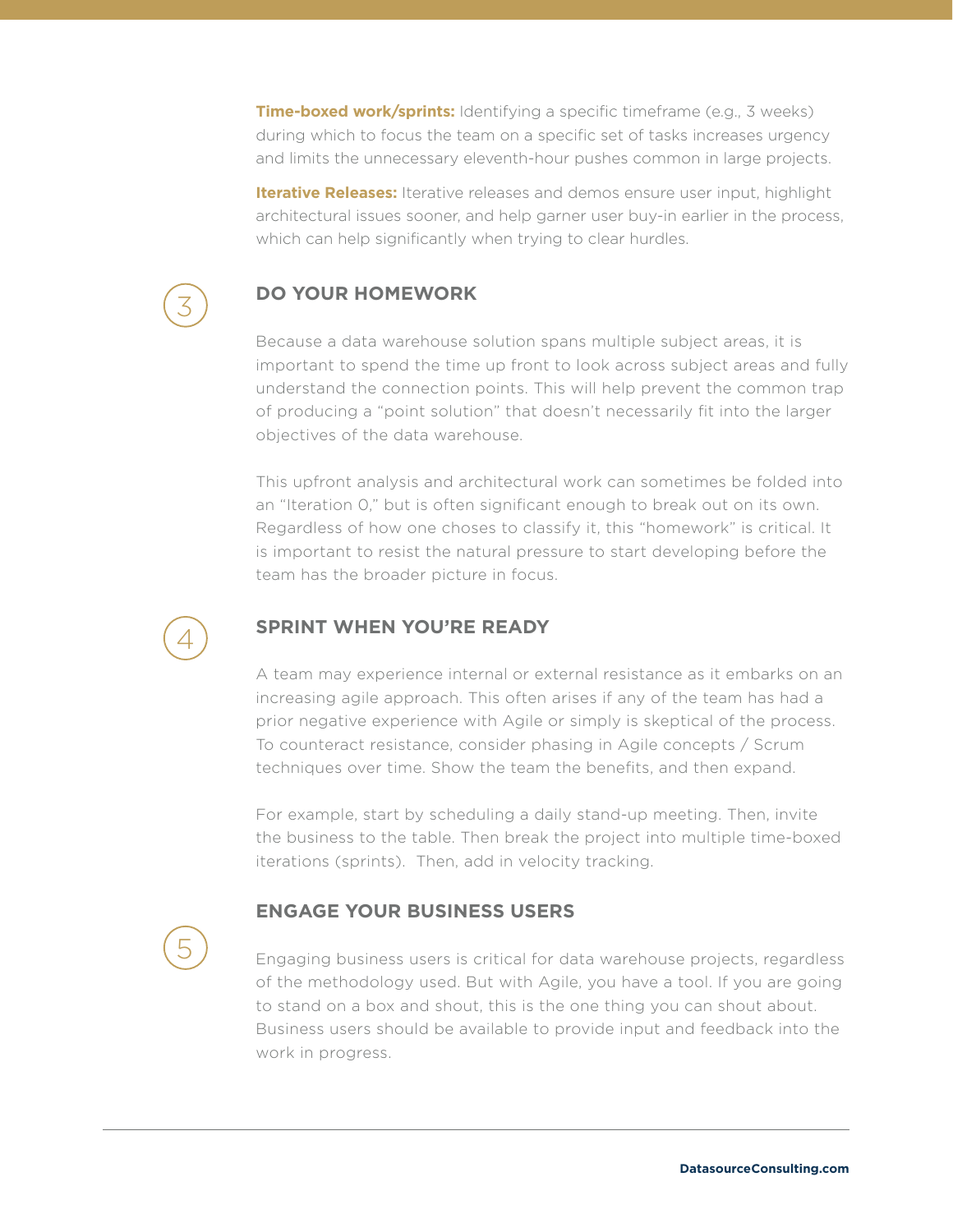At a minimum, this will include active and focused participation at both demonstrations and the tail-end of a sprint. Demonstrations allow endusers to see their data without requiring the entire solution be completed. This often uncovers observations only an expert for that set of data will see. This doesn't require the entire solution to be completed either. It doesn't matter what tool you use to display the data. The key here is engaging with the users and allowing them to uncover observations for their respective data sets.



#### **DON'T FORGET THE PRODUCT OWNER**

When developing a data warehouse, the product owner is in an especially challenging role. Start by ensuring your product owner has the business savvy and political skills necessary to navigate the waters. Then, communicate with them early and often, to ensure they clearly understand what is expected from their role on the team. The level of effort required is often much higher than expected.

## 7

#### **BALANCE BETWEEN DESIGN AND DEVELOPMENT**

It is important to balance design and production so that the project continuously evolves to meet requirements and incrementally delivers value to the business. Too often there is a lot of design with little construction or too much construction without enough design.

**Finding the right balance often involves multiple development cycles and carefully monitoring the inputs and outputs of the team.** As an example, it is essential to ensure the data modeling team produces enough of a backlog of source to target mappings to keep the ETL development team busy and have enough padding to stay ahead.

That said, if the modeling and source to targets are rushed (e.g., not enough time working with the data), it may slow the whole team down as quirks in the data are discovered and remediated.